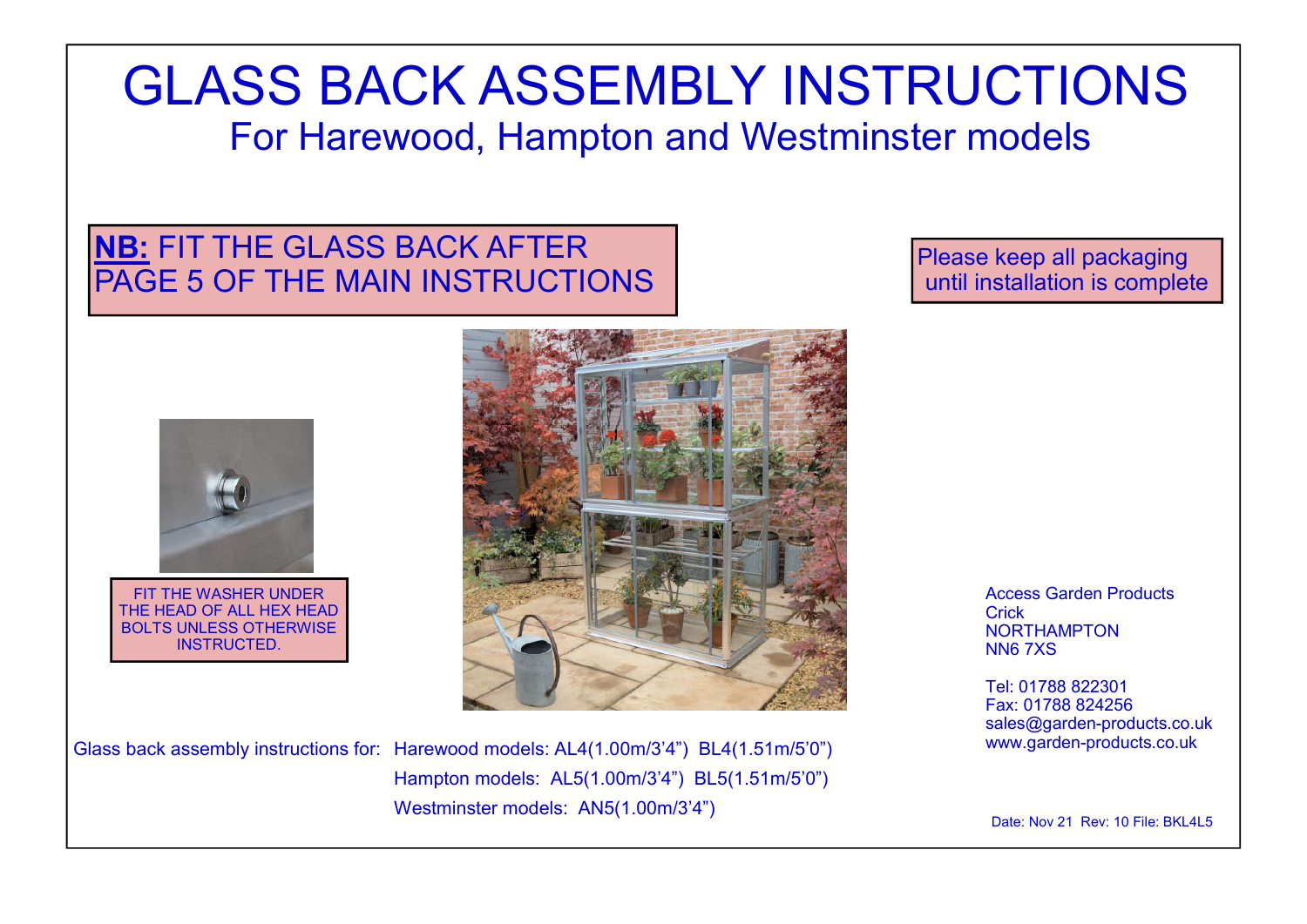

1

**Remove the plastic protective film from the infill plate and end glass bracket**. Put a metal washer on the 10mm bolt which goes through the infill plate from the outside at hole 'E'. Put a 3mm white spacer on each bolt before pushing on the glass bracket, then fit the nut. Glass bracket is INSIDE frame and will clamp onto the glass once the glass is in place. E Spacer  $\mathbb{R}$ <sup>E</sup> opacer<br>... E E E E Infill plate



3

Completed bracket inside the frame



White spacers on infill plate

4

Bolt on back bottom rail. Put a metal washer on the 40mm bolt  $\frac{1}{2}$  and push through bottom rail then fit a 20mm nylon spacer me from an eigen continuum and the frame of the species of the inside **1** Bolt on back bottom rail. Put a metal washer on the 40mm bolt and push through bottom rail then fit a 20mm nylon spacer<br>BEFORE passing through the leg and fitting a nut on the inside of the frame.

2 Repeat for centre rail

PARTS NEEDED Back centre rail ack bottom rail Infill plate Glass bracket 10mm BOLTS 2 40mm BOLTS 10 NUTS<sub>12</sub> 20mm NYLON SPACER 10 3mm WHITE SPACER 4 Located in pack: SCREW-H6 YOU ALSO NEED: METAL WASHERS 12





# P1 FITTING THE BACK RAILS & INFILL PLATE—1M FRAMES ONLY

Nylon spacer on bolt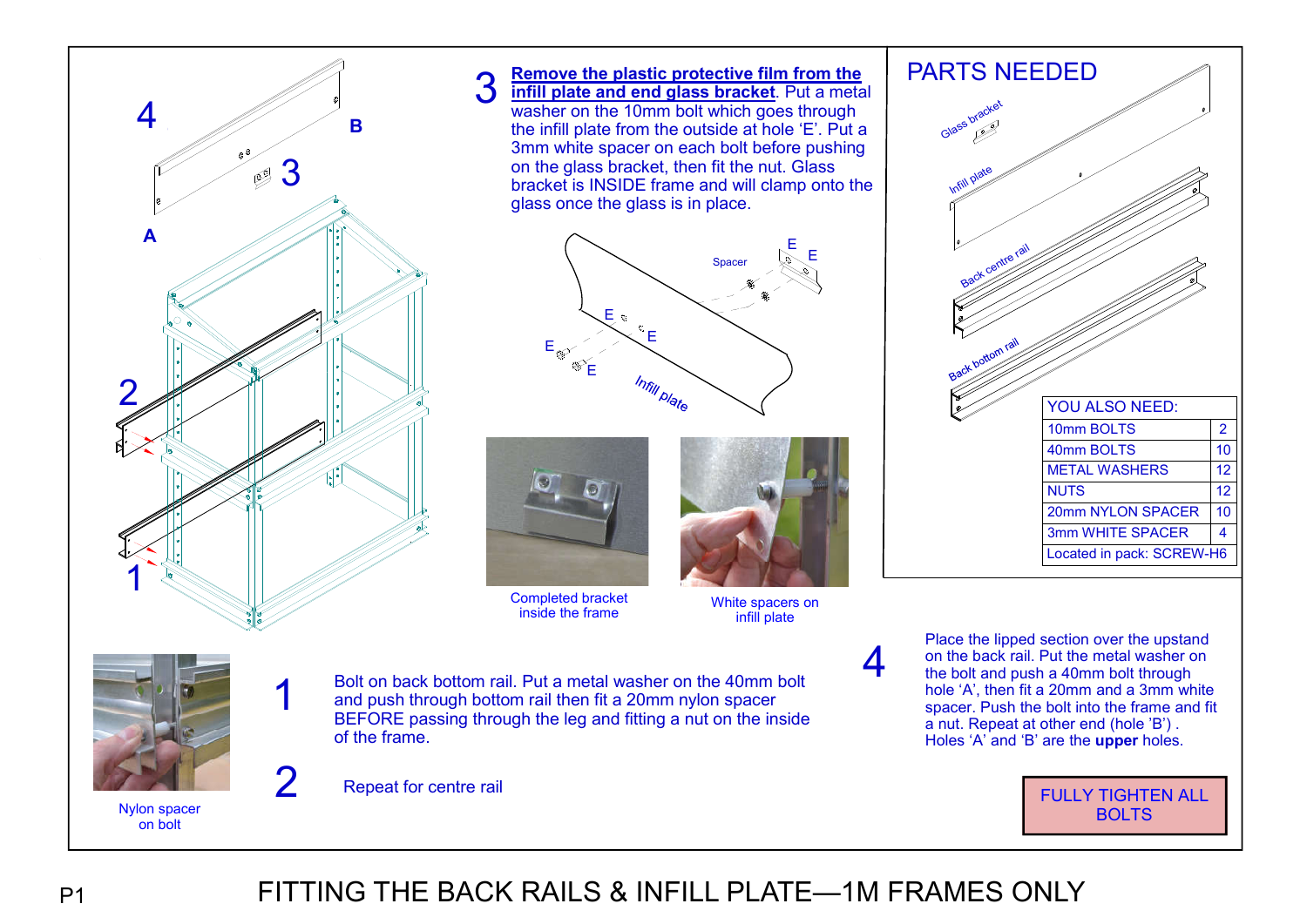

Bolt back bottom (1a) rail. Put a metal washer on the bolt and push the 40mm bolt through the bottom rail. Push a 20mm nylon spacer on to the bolt BEFORE passing the bolt through the frame and fit a nut. Repeat for centre rail (1b) using 40mm bolts.

#### **Remove the plastic protective film from the infill plate**. 2

Take the NOTCHED lipped section and push over the upstand on the back rail. Put a metal washer on the bolt and push the 40mm bolt through hole 'A', then fit a nylon 20mm long and a 3mm spacer. Push the bolt into the frame and fit a nut.

Take the second lipped section and place it over the upstand on the back rail so holes 'B' align. Bolt through holes 'B' and 'C' remembering to add both spacers. Holes 'A', 'B' and 'C' are the **upper** holes.





Plastic spacer on infill plate



Notched edge of first infill plate

FULLY TIGHTEN ALL BOLTS

FITTING THE BACK RAILS & INFILL PLATE—1.51M FRAMES ONLY

1